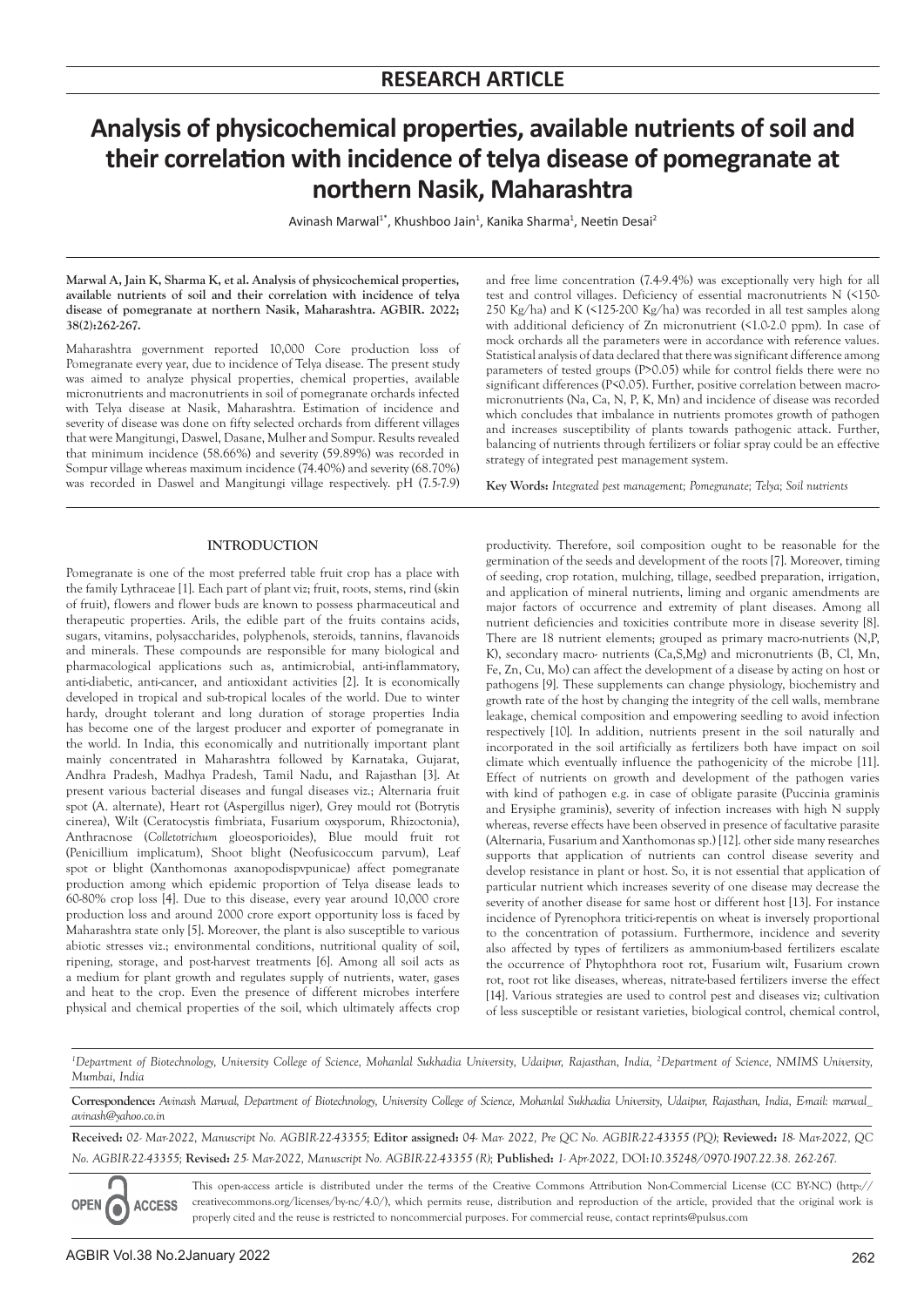management by improvising cultural practices and control through plant nutrition. Although, function of plant nutrition in disease management is well understood yet sufficient utilization of mineral nutrients to control any infection is not in standard practice [15]. Considering the connection between soil supplements and disease extremity, present investigation was intended to ascertain the soil nutrient status in pomegranate plantations tainted with telya disease. The findings here can be utilized to oversee infection by adjusting mineral sustenance as an integrated pest management system.

# **MATERIALS AND METHODS**

## **Study area**

The study was driven in the potential pomegranate producing towns of Nasik regions, Maharashtra in February-March 2015. Five sample villages; MangiTungi, Daswel, Dasane, Mulher and Sompur in various stature zones ranging from 10-25 kilometers were selected for the study. All towns are around 125-140 km a long way from Nasik City and 100-130 km from Dhule locale (Table 1). Northern Part of Nasik district is portrayed by sub- tropical environment having an average yearly temperature of 32°C, precipitation of 175-200 mm- coupled with 80%-90% humidity. The trees of selected orchards were 3-5 years old, placed at the distance of 4 m\*4 m apart and drip irrigated with four emitters per plant. Before starting of season (Bahar) pruning was done to train the tree in proper shape [16]. Soil surface of this zone ranges from sandy to sandy topsoil which is penetrable, has low water retentive capacity and generally experiences water deficit during summers.

## **Assessment of disease incidence and severity**

Roving survey of disease incidence and severity was conducted amid of Mrig bahar (June- January) and Ambe bahar (January- august) in 2014-15 at five selected villages. From each village ten commercial pomegranate fields were selected and designated as MT1-10, DS1-10, DN1-10, SM1-10 and ML1-10. Assessment of the disease symptoms was made with the assistance of the distinct scale created by Huber [17], using 0-5 scale rating. Where, rating description was as follows; 0=No symptoms; 1=1-10% Disease infection (Initial oily spot), 2=11-25% Disease infection (Initial and dark spot), 3=26- 50% Disease infection (Y shaped crack), 4=51-75% Disease infection (middle stage), 5=>75% Disease infection (Final stage) (Figure 1).

To evaluate percent incidence 20 plants from four corners and 20 plants from focus were arbitrarily chosen, resulting in 100 plants for each field. Evaluation of percent incidence was done by using following formula;

% incidence=(Number of infected)/(total number of observed plants)\*100

However, for assessment of disease severity index 20 fruits per plant were randomly selected and graded as per the scale developed by Sharma. Further, %DSI was calculated by using formula adopted from Lakshmi.

%DSI=Sumofalldiseaseratings (Σn×v)/(Numderoffruitsexamined(N)×Maxi mumdiseasegrade(Z) )\*100

Where, 'n' and 'v' represents number of samples in each numerical rating and grade in each numerical rating respectively.

## **Collection and processing of soil**

The pattern soil samples, 20-33 cm profundity, from 7-8 distinct sites of field were collected, prior to beginning of bahar treatment. All samples were mixed completely in the wake of eliminating surface litter and weighed upto 1 kg. Besides, this assortment technique was completed for each of the 50 test fields of chosen towns and 15 control fields (3 fields per location) where no history of disease was reported. Samples were air dried in shade, ground, and passed through 0.2 mm and 2 mm strainer. Afterward, stored in plastic bags and transferred to Shejami laboratories, Satana, Nashik (funded by Agriculture department of Maharashtra) for additional assessments.

#### **Soil analysis**

Determination of chemical properties, physical properties, availability of macronutrients and micronutrients were done by adopting methodologies from Huber and Graham [18]. In order to determine physical properties of soil like Bulk density and hydraulic conductivity clod coating and constant head method was followed respectively. Soil pH and electrical conductivity were estimated in a 1:5 w/v aqueous solution. Soil organic carbon and free lime were assessed through wet oxidation method [19] and acid neutralization method separately. Available N was determined by alkaline permagnate method [20]. For assessment of Available P Olsen's extractant method was followed. For exchangeable sodium and available potassium flame photometer method was adopted. The DTPA- extactable micronutrients (Fe, Mn, Zn, Cu) were assessed by using atomic absorption spectrophotometer (USA make Analyst 400) method from Lindsay and Norvell.

#### **Statistical analysis**

The complete randomized block experimental design was used with three replications. Descriptive parameters (Mean, SD) were calculated by Microsoft Excel, 2007. To determine the significant difference among soil parameters one way ANOVA was performed at p value <0.05. To evaluate relation between physico-chemical properties of soil and disease severity, Pearson's correlation analysis was performed among soil parameters and disease incidence and severity, for all selected villages at correlation coefficient of 0.01 and 0.05 using SPSS V27 software.

## **RESULTS**

The survey conducted amid of Mrig bahar and Ambe bahar shown that telya disease on all plant parts of pomegranate is common in all selected villages of north Nasik district. The outcomes uncovered that maximum DSI 68.71% was recorded for MangiTungi village followed by Dasane (65.18%), Mulher (64.13%), Daswel (62.04%) and Sompur (59.90%). Infection occurrence was maximum (74.04%) in Daswel village and minimum (58.06%) in Sompur village (Figure 2). The disease incidence significantly varied (P>0.05) where as there is no significant difference in disease severity of villages surveyed (P<0.05). Disease incidence and severity were positively correlated (rDS=0.790. rDN=0.413; rML=0.635 and rSM=0.519) for all territories except MangiTungi village (rMT=0.011) at P0.05. There are a few variables which fundamentally affect disease incidence and severity such as climatic parameters (Temperature, rainfall and humidity), irrigation process, type and rate of fertilizers used, agricultural practices, bahar timings and presence of inconstancy in pathogen [21].

# **TABLE 1**

**Geographical location and climatic characteristics of year 2014-15 of surveyed villages of Nasik district, Maharashtra** 

| S.No.          | <b>Village Name</b> | Longitude W | <b>Latitude N</b> | Rainfall (m.m.) | Humidity (%) | Temperature (oC) |
|----------------|---------------------|-------------|-------------------|-----------------|--------------|------------------|
|                | Mangi Tungi         | 20.834      | 74.094            | 99.6            | 72.27        | 24.20            |
| 2              | Daswel              | 20.816      | 74.121            | 102.27          | 68.47        | 23.80            |
| 3              | Dasane              | 20.605      | 74.573            | 76.96           | 70.42        | 25.00            |
| $\overline{4}$ | Mulher              | 20.763      | 74.056            | 91.52           | 65.14        | 24.60            |
| 5              | Sompur              | 20.802      | 74.177            | 103.6           | 69.49        | 25.40            |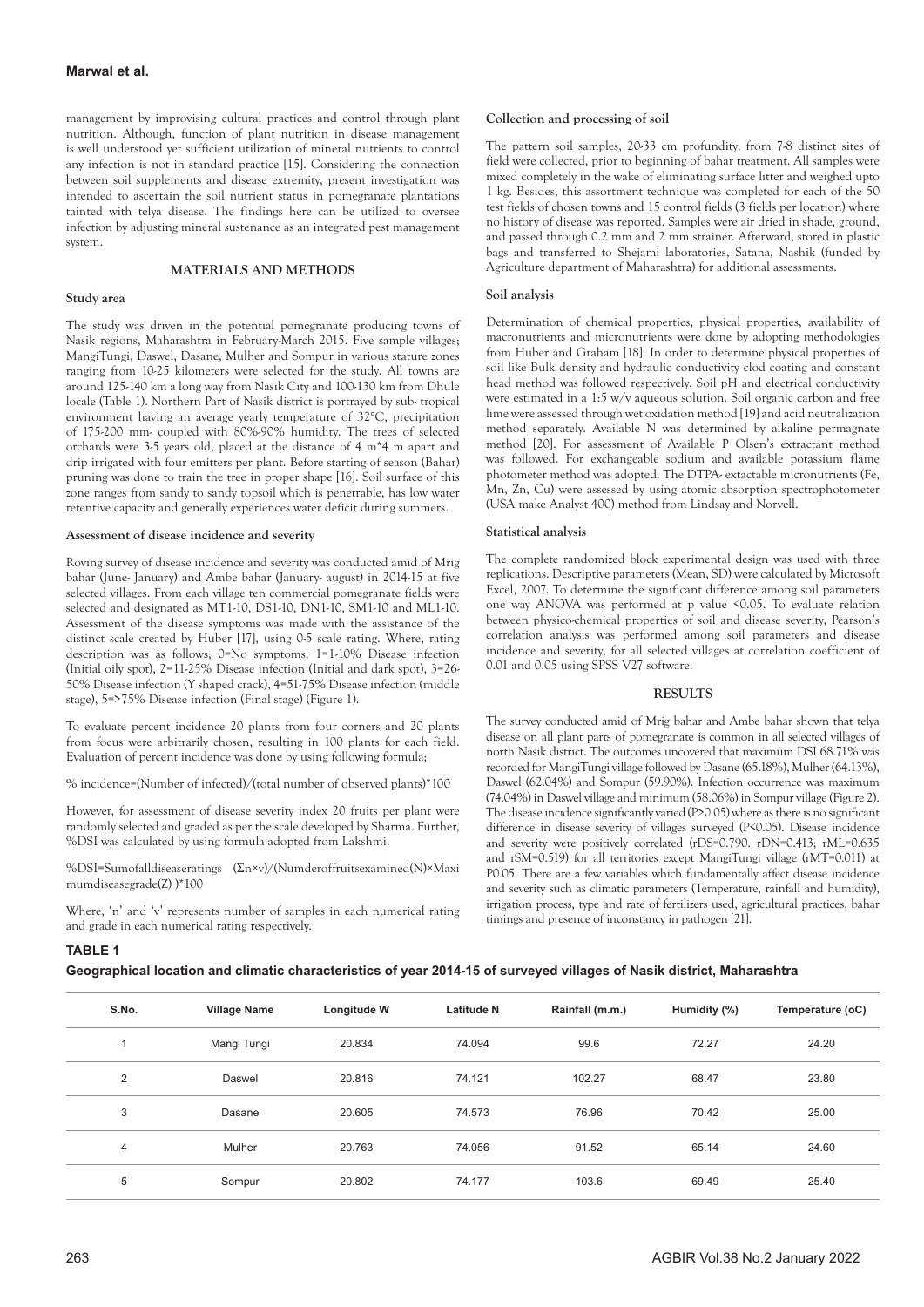

**Figure 1)** *Disease rating scale (0-5) of Telya disease of Pomegranate: (a) Rating 0= fresh fruit; where there is no symptoms of disease, (b) Rating 1= initial oily spot, (c) Rating 2=initial oily spot with dark center, (d) Rating 3='Y' shaped or star shaped cracking starts from the dark center; (e) Rating 4=when infection covers 75% of fruit area and (f) Rating 5=lesions become necrotic and fruits dried up*

Remarkable differences among physical properties, chemical properties, availability of macronutrients and micronutrients were observed in all soil samples of pomegranate orchards. Average Water holding capacity and density of all soil samples were accordant with the standard values which showed that soils of study area were less dense with high permeability reasonable for pomegranate crop creation [22]. The pH of tested soil samples ranged in between 7.0-8.5 and the average pH was 7.7 for all locations except Mangi Tungi village that was 7.9. The soil pH in all orchards was basic and in support of findings of Lima [23]. There were significant differences of pH among the sample groups (P>0.05). Basic or alkaline soils are the consequence of the buffering of soil pH by base elements or by the presence of buffering compounds like carbonates. At high pH, the dissolvability of numerous metals and trace elements is diminished, including essential supplements for plants such as Fe, Mn, Cu or Zn. In favor of this the results also showed that pH is positively correlated with free lime, K, Ca, Mg, Fe, Cu. (rK=0.885; rCa=0.644; rMg=0.567; rCu=0.849; rFreelime=0.987). Electrical conductivity estimates the salinity of sample in terms of exchangeable Cl and Na concentration. The investigated soil samples meet with the guideline esteems (>1) of salinity and negatively correlated with the monovalent cations (Table 2). It was observed that average concentration of free lime in soil samples of surveyed plantations was 7.78, 6.58, 7.95, 9.70 and 7.54 for Daswel, Dasane, Mulher, MangiTungi and Sompur village which is exceptionally high contrasted with standard reach (1.0-5.0). Presence of calcium and magnesium carbonates responsible for higher concentration of free lime in soil henceforth pH of the soil increases as documented in Table 2. Results of current study revealed that average available content of Na and Ca was in scope of standard limit for all villages where as soil samples from orchards of Mangi Tungi village lacking in Na content. Ca has an important role in disease resistance because this is the important component of cell wall structure which provides stability and regulates function of plant membranes [24]. Nutrients can affect plant metabolism straight forwardly and have secondary effects on the development and yield of the crop plants by prompting changes in growth pattern, plant morphology and anatomy or chemical composition. Consequently, resistance and tolerance capacity of crop plant towards any disease might be affected. In case of macronutrients all orchards showed deficiency of N and K whereas measure of P was in favor of

Pomegranate crop. Similarly, incidence of Panama disease of banana (Fusarium oxysporum f. sp. cubense) and leaf spot of coffee (Cercospora spot) increased at lower concentration of N reported by Maity, et al. [25-28]. Conversely, high N supply increases the incidence of bunch rot of grape wine occurred due to Botrytis Cinerea [29]. There are several factors responsible for these distinctions such as; the form of N supplied as fertilizers (ammonium based or Nitrate based), type of pathogen (Obligate or facultative), development phase of plant when N is provided, plant species and plant growth conditions [30].

Various combinations of macronutrients (N:P:K:10:26:26, 00:34:52, and 19:19:19) recommended by Mahatma Phule Krishi Vidyapeeth Rahuri for pomegranate and National research center of Pomegranate, Solapur showed that lower concentration of N is required for quality and quantity production as compared to other two nutrients. This is because high concentration of N upgrades the vegetative development of plant so proportion of young tissue which is more susceptible towards pathogenic attack, increases as compared to developed tissues. Moreover, activity of key enzymes of phenol metabolism might be diminished in presence of high N which leads to aggregation of phenolics and amino acids. These low molecular N compounds acts as substrate for the germination and growth of conidia thus growth of pathogen increases [31,32]. Likewise, Zn insufficiency promotes high membrane permeability which leads to high N supply [36] yet deficiency and negative correlation was observed in between both nutrients in present study. Deficiency of K content and high disease incidence in current investigation was in support of findings of reported that K content was contrarily corresponding to disease severity of P. Musaein banana plants. Many investigations showed that increased concentration of K increases the area under incidence progress curve (AUIPC) and area under severity progress curve (AUSPC) for Phoma leaf spot in coffee, cercospora leaf spot and anthracnose in strawberries and dogwood [33,34]. Like high N supply lack of K decreases the synthesis of high molecular weight compound which results into deposition of low molecular weight compounds which act as substrate for parasite development. Moreover, P is applied in the form of PO43 in soil which suppress disease incidence by inducing resistance in host plant reported previously [35].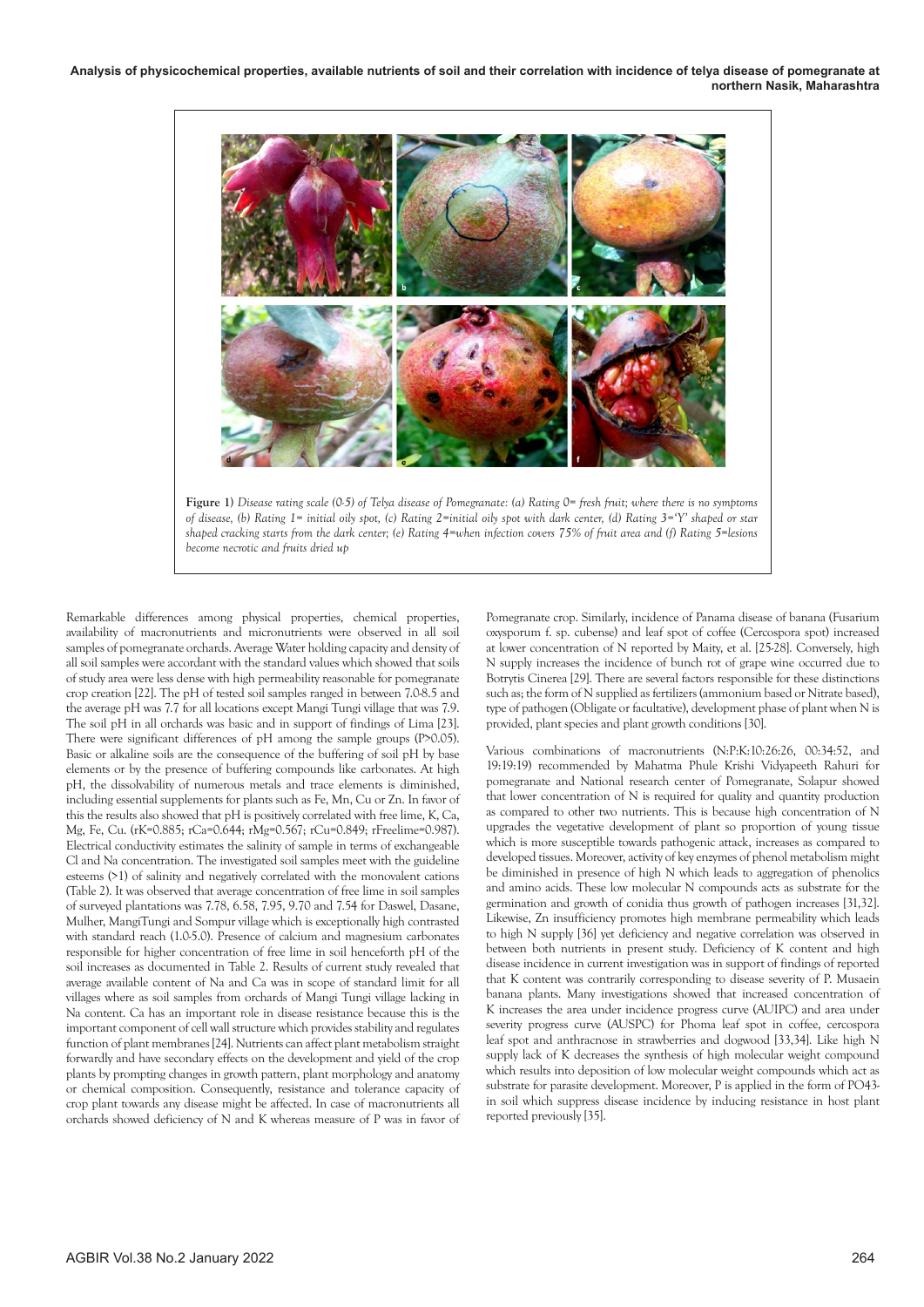

Among all micronutrients Mg concentration was in acceptable limit for all surveyed orchards. Additionally, Soil samples from Dasane, Daswel, Mulher and Sompur had adequate amount of Fe, Mn, Cu whereas, insufficiency was observed in soil samples of Mangi Tungi village. Similar to essential macronutrients, micronutrients are also involved in suppression of disease severity by affecting physiology and biochemistry of plant. Inadequacy of micronutrients can be overwhelmed by direct foliar splash than provided in soil as lesser amounts is required to fulfill their role. These micronutrients have direct toxic effect on the pathogen not through the plant's metabolism like as; Mn restrains the ability of two significant enzymes; aminopeptidase and pectin methylesterase which promotes fungal growth and degrades host cell wall respectively. Other side, Mn activates the enzyme responsible for biosysnthesis of lignin and suberin. These biomolecules act as barriers to fungal pathogen invasion [36]. Junior was reported that severity of spot blotch in Wheat was reduced with increasing Mn content. Zn plays an important role in activation of Cu/Zn-SOD and detoxifies

superoxide radicals [37]. In present investigation, soil samples of DS, DN, ML showed deficiency of Zn which could have effect on disease incidence and severity. This is because during infection generation of free radicals induces permeability of low molecular weight compound which ultimately leads to pathogenesis [38]. Similar to Zn, Fe is an important component of peroxidase enzyme which protects the plant cell wall from oxidative damage at the site of infection [39]. Role of Cu in disease resistant is not well studied yet. Foliar spray of Cu as fertilizer required 10-100 times higher than amount required naturally by the plants, yet it did not affect the extent of infection [40]. It was observed that physical properties, concentration of macronutrients and micronutrients of soil samples from non-infected fields of pomegranate at all surveyed villages were in accordance with standard values, whereas among all chemical parameter pH and concentration of free lime was higher and similar to samples from infected orchards.

## **TABLE 2**

**Correlation matrix (Pearson, n) of soil chemical and physical properties, macro-micronutrients, disease incidence and severity in different Pomegranate farm**

|            | Density WHC         |                     | pH           | EC           | OС           | FL.          | Na           | N            | P            | κ              | Ca           | Mg       | Fe       | Mn           | Zn       | Cu       | DI           | <b>DSI</b> |
|------------|---------------------|---------------------|--------------|--------------|--------------|--------------|--------------|--------------|--------------|----------------|--------------|----------|----------|--------------|----------|----------|--------------|------------|
| Density    | $\overline{1}$      |                     |              |              |              |              |              |              |              |                |              |          |          |              |          |          |              |            |
| <b>WHC</b> | $-0.535$            | $\mathbf{1}$        |              |              |              |              |              |              |              |                |              |          |          |              |          |          |              |            |
| pH         | $-.929"$            | 0.361               | $\mathbf{1}$ |              |              |              |              |              |              |                |              |          |          |              |          |          |              |            |
| EC         | $-0.177$            | $.925$ <sup>*</sup> | 0.023        | $\mathbf{1}$ |              |              |              |              |              |                |              |          |          |              |          |          |              |            |
| OC         | 0.093               | $-0.561$            | $-0.07$      | $-0.598$     | $\mathbf{1}$ |              |              |              |              |                |              |          |          |              |          |          |              |            |
| FL.        | $-.970"$            | 0.453               | .987"        | 0.108        | $-0.047$     | $\mathbf{1}$ |              |              |              |                |              |          |          |              |          |          |              |            |
| Na         | .946"               | $-0.364$            | $-.945$ "    | $\mathbf 0$  | 0.202        | $-.941"$     | $\mathbf{1}$ |              |              |                |              |          |          |              |          |          |              |            |
| N          | $.874$ <sup>*</sup> | $-0.193$            | $-.880'$     | 0.173        | 0.167        | $-.860'$     | $.977$ "     | $\mathbf{1}$ |              |                |              |          |          |              |          |          |              |            |
| P          | $.886$ <sup>*</sup> | $-0.2$              | $-.980"$     | 0.149        | 0.04         | $-.948"$     | .955**       | .931'        | $\mathbf{1}$ |                |              |          |          |              |          |          |              |            |
| Κ          | $-.868"$            | 0.597               | $.885*$      | 0.335        | 0.015        | .921'        | $-0.743$     | $-0.596$     | $-0.781$     | $\mathbf{1}$   |              |          |          |              |          |          |              |            |
| Ca         | $-0.778$            | 0.738               | 0.644        | 0.526        | 0.084        | 0.747        | $-0.542$     | $-0.376$     | $-0.499$     | $.895^{\circ}$ | $\mathbf{1}$ |          |          |              |          |          |              |            |
| Mg         | $-0.4$              | 0.585               | 0.567        | 0.545        | $-0.409$     | 0.536        | $-0.368$     | $-0.204$     | $-0.452$     | 0.705          | 0.495        | 1        |          |              |          |          |              |            |
| Fe         | 0.544               | 0.001               | $-0.761$     | 0.199        | $-0.373$     | $-0.717$     | 0.524        | 0.446        | 0.735        | $-0.772$       | $-0.497$     | $-0.596$ | 1        |              |          |          |              |            |
| Mn         | .933*               | $-0.256$            | $-.954"$     | 0.116        | 0.078        | $-.943"$     | .990"        | .978"        | $.977$ "     | $-0.741$       | $-0.521$     | $-0.327$ | 0.598    | $\mathbf{1}$ |          |          |              |            |
| Zn         | $-0.594$            | $-0.029$            | 0.414        | $-0.317$     | 0.586        | 0.496        | $-0.479$     | $-0.506$     | $-0.433$     | 0.376          | 0.5          | $-0.391$ | $-0.256$ | $-0.537$     | 1        |          |              |            |
| Cu         | $-.819"$            | 0.114               | .849'        | $-0.214$     | 0.453        | .869'        | $-0.744$     | $-0.693$     | $-.832"$     | .823'          | 0.696        | 0.269    | $-.825'$ | $-.809'$     | 0.733    | 1        |              |            |
| DI         | 0.327               | 0.289               | $-0.159$     | 0.526        | $-0.221$     | $-0.186$     | 0.404        | 0.549        | 0.281        | 0.136          | 0.083        | 0.701    | $-0.204$ | 0.434        | $-0.736$ | $-0.285$ | $\mathbf{1}$ |            |
| <b>DSI</b> | $-0.404$            | $-0.063$            | 0.695        | $-0.223$     | $-0.259$     | 0.573        | $-0.606$     | $-0.608$     | $-0.748$     | 0.44           | $-0.003$     | 0.617    | $-0.667$ | $-0.627$     | $-0.21$  | 0.393    | 0.14         | 1          |
|            |                     |                     |              |              |              |              |              |              |              |                |              |          |          |              |          |          |              |            |

**Note:** WHC: Water Holding Capacity; EC: Electrical Conductivity; OC: Organic Carbon; FL: Free Lime; DI: Disease Incidence; DSI: Disease severity index. \*Values are different from 0 with a significant level p=0.05; \*\* Values are different from 0 with a significant level p=0.01.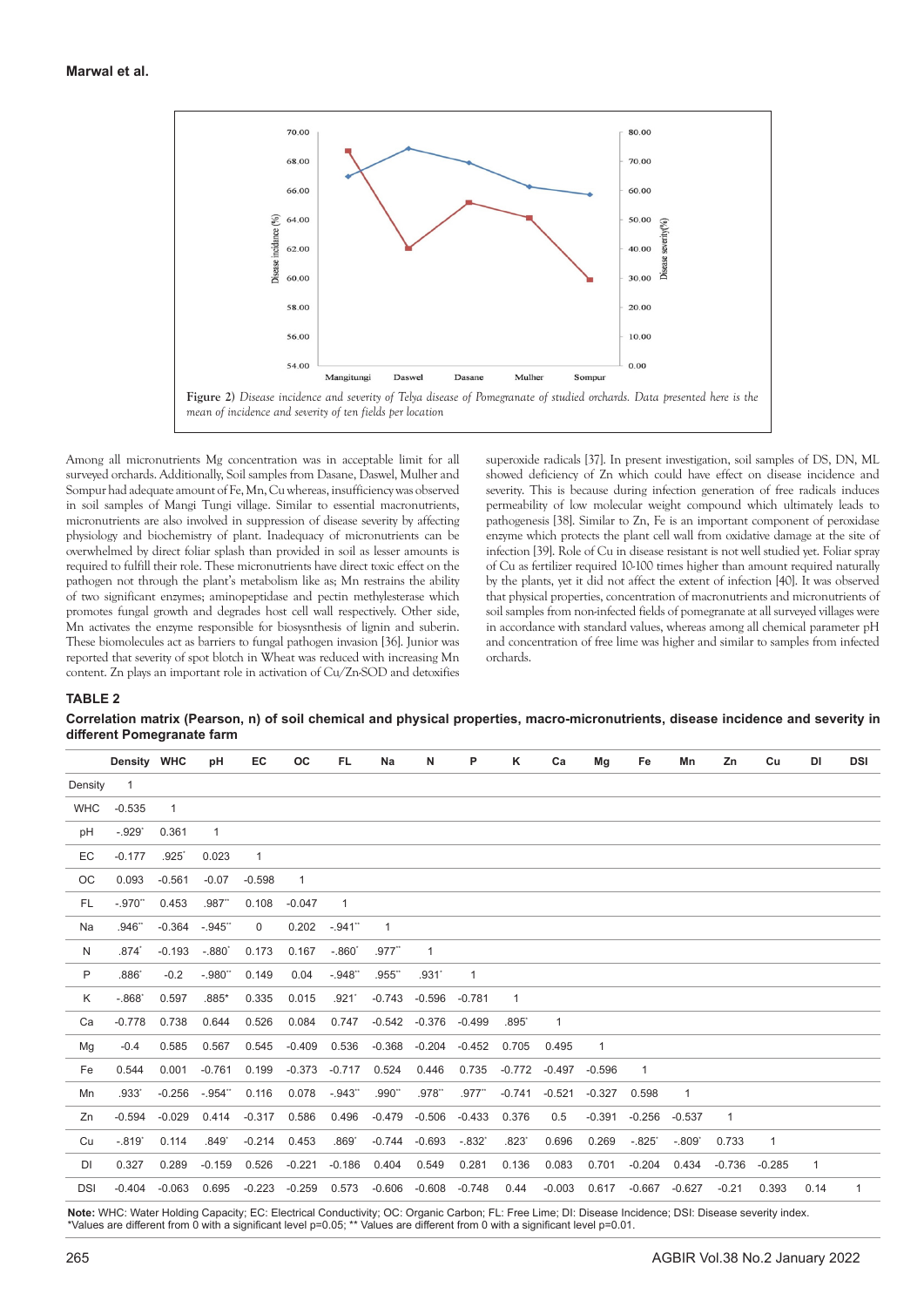## **Analysis of physicochemical properties, available nutrients of soil and their correlation with incidence of telya disease of pomegranate at northern Nasik, Maharashtra**

## **DISCUSSION**

Statistical analysis showed significant difference for all parameters among test groups besides Mn (P<0.05) whereas there is no significant difference was observed among parameters from mock groups. Available sodium, available calcium, macronutrients (N,P, K) along with two micronutrients (Mg and Mn) showed significant positive correlation with disease incidence (rN=0.549; rP=0.281; rK=0.136; rMg=0.701; rMn=0.434) whereas other three micronutrients (Fe, Zn and Cu) were negatively correlated (rFe=-0.204; rZn=-0.736; rCu=-0.285). The disease incidence was high in Daswel, this could be attributed to poor agricultural practices. In this region farmers did not make sanitation, prune or remove debris of diseased stems and fruits in their orchards. Since, causal agent of disease reported here is fungal pathogen (data not shown) in this way; reasons referenced above may act as primary source of inoculums. Although application of nutrients through fertilizer can attain the required concentration for resistance of disease but several approaches like crop rotation, green manuring, intercropping, soil tillage can imbalance the optimum nutrient concentration [41]. Other than this, interaction between nutrients (dilution effect), competition among nutrients at uptake site, timings and amount of application of nutrients, texture and structure of soil may impact disease severity and incidence. Disease intensity and severity were lesser in Sompur village; this could be ascribed to legitimate sterilization. The majority of plantations in this town were generally cleaner than the others. Additionally, the vast majority of the farmers are engaged in production of export quality of fruit. Accordingly, farmers are putting forth attempts to more readily deal with their plantations to profit by better selling costs. Pruning improves the infiltration of daylight, which decreased the preharvest development of the living beings down the inflorescence and peduncle across the shelter [42]. Other side, disease severity was higher in Mangi Tungi village this is due to application and timings of fertilizers through foliar spray. In a detailed study of depicted that to limit the entry of pathogen to the plant; ideal utilization of chemical fungicides ought to be applied at young expanding tissues, including fruits, leaves and flowers. Similarly, disease severity of Dasane, Daswel and Mulher village was near to Mangi Tungi, this could be attributed to environmental factors and overhead irrigation process which aids successful colonization of the pathogen [43].

#### **CONCLUSION**

The outcomes of current study showed that soil available nutrients are correlated with incidence and severity of Telya disease. The pH and free lime concentration were exceptionally high in test as well as in control plantations. The concentration of essential macronutrients N, K along with Zn micronutrient was recorded less when contrasted with standard values. Imbalances in nutrients would influence the development of pathogen as well. Level of disease incidence and severity was less in Sompur taluka as analyzed to other locale, concludes that rate and seriousness relies upon the unbalancing of supplements as well as sanitization measure, pruning timings, bahar plan, timings of foliar spray. As there is no availability of resistant commercial variety of Pomegranate to Telya disease, supplementation as a nutrient management practice could be used to reduce the rate and severity of disease. Longer-term monitoring is required to assess the effects of various supplements and make recommendations for improving soil health and crop production with improved organic product quality.

## **ACKNOWLEDGEMENTS**

Authors would like to acknowledge Mr. Ramdas Patil, Shejami Laboratories, Satana, Nasik, Maharashtra for soil analysis. We are also thankful to all the farmers for their corporation.

#### **REFERENCES**

- 1. Onyeani CA, Osunlaj OS, Owuru OO, et al. [Mango Fruit Anthracnose](https://www.semanticscholar.org/paper/Mango-Fruit-Anthracnose-and-the-Effects-on-Mango-in-Onyeani-Osunlaj/dfb9ba0e88cd86a0d9916c31751a3c0a4a5827f6) [and the Effects on Mango Yield and Market Values in Southwestern](https://www.semanticscholar.org/paper/Mango-Fruit-Anthracnose-and-the-Effects-on-Mango-in-Onyeani-Osunlaj/dfb9ba0e88cd86a0d9916c31751a3c0a4a5827f6) [Nigeria.](https://www.semanticscholar.org/paper/Mango-Fruit-Anthracnose-and-the-Effects-on-Mango-in-Onyeani-Osunlaj/dfb9ba0e88cd86a0d9916c31751a3c0a4a5827f6) Asian J Agric Res. 2012;6(4):171–179.
- 2. Agrios GN, Plant Pathology Academic Press. San Diego, USA. 2005.
- 3. Arun N, Singh DP. [Punica granatum: a review on pharmacological and](https://citeseerx.ist.psu.edu/viewdoc/download?doi=10.1.1.278.5803&rep=rep1&type=pdf) [therapeutic properties.](https://citeseerx.ist.psu.edu/viewdoc/download?doi=10.1.1.278.5803&rep=rep1&type=pdf) Int j pharm sci. 2012;3(5):1240.
- 4. Carballo SJ, Blankenship SM, Sanders DC, et al. [Drip fertigation with](https://www.tandfonline.com/doi/abs/10.1080/01904169409364797) [nitrogen and potassium and postharvest susceptibility to bacterial soft](https://www.tandfonline.com/doi/abs/10.1080/01904169409364797) [rot of bell peppers.](https://www.tandfonline.com/doi/abs/10.1080/01904169409364797) J Plant Nutr. 1994;17(7):1175-1191.
- 5. Chala A, Taye W, Ayalew A, et al. [Multimycotoxin analysis of sorghum](https://www.sciencedirect.com/science/article/abs/pii/S0956713514002138) (*Sorghum bicolor* [L. Moench\) and finger millet \(](https://www.sciencedirect.com/science/article/abs/pii/S0956713514002138)*Eleusine coracana* L. [Garten\) from Ethiopia.](https://www.sciencedirect.com/science/article/abs/pii/S0956713514002138) Food Control. 2014;45(22):29-35.
- 6. Deshpande AN, Patil GD. [Nutritional survey of pomegranate orchards](https://www.jart.co.in/uploads/168/6342_pdf.pdf#page=87)  [from Solapur district of Maharashtra.](https://www.jart.co.in/uploads/168/6342_pdf.pdf#page=87) J Agric Res Tech. 2011;36(4):263- 269.
- 7. Dordas C. [Role of nutrients in controlling plant diseases in sustainable](https://link.springer.com/article/10.1051/agro:2007051)  [agriculture. A review.](https://link.springer.com/article/10.1051/agro:2007051) Agron Sustain Dev. 2008;28(1):33-46.
- 8. Estrada AB, Dodd JC, Jeffries P,et al. [Effect of humidity and temperature](https://bsppjournals.onlinelibrary.wiley.com/doi/full/10.1046/j.1365-3059.2000.00492.x)  [on conidial germination and appressorium development of two](https://bsppjournals.onlinelibrary.wiley.com/doi/full/10.1046/j.1365-3059.2000.00492.x)  [Philippine isolates of the mango anthracnose pathogen](https://bsppjournals.onlinelibrary.wiley.com/doi/full/10.1046/j.1365-3059.2000.00492.x) *Colletotrichum [gloeosporioides](https://bsppjournals.onlinelibrary.wiley.com/doi/full/10.1046/j.1365-3059.2000.00492.x)*. Plant Pathol. 2000;49(5):608-618.
- 9. Freitas AS, Pozza EA, Pozza AA, et al[. Impact of nutritional deficiency on](https://link.springer.com/article/10.1007/s13313-015-0371-6)  [Yellow Sigatoka of banana.](https://link.springer.com/article/10.1007/s13313-015-0371-6) Australas Plant Pathol. 2015;44(5):583-590.
- 10. Furtado EL, Bueno CJ, Oliveira AL, et al. [Relationships between the](https://www.scielo.br/j/tpp/a/RqX8Yr48zvCL3cTcjRhrGCF/abstract/?lang=pt)  [occurrence of Panama disease in banana cv. Dwarf and nutrients in soil](https://www.scielo.br/j/tpp/a/RqX8Yr48zvCL3cTcjRhrGCF/abstract/?lang=pt)  [and leaves.](https://www.scielo.br/j/tpp/a/RqX8Yr48zvCL3cTcjRhrGCF/abstract/?lang=pt) Trop Plant Pathol. 2009;34(4):211-215.
- 11. Júnior DG, Pozza EA, Pozza AA, et al. [Incidence and severity of the](https://www.scielo.br/j/fb/a/5MJTjL7pXrgDkjgpmWfSzgH/abstract/?lang=en&format=html)  [brown eye spot of coffee according to supply of potassium and calcium](https://www.scielo.br/j/fb/a/5MJTjL7pXrgDkjgpmWfSzgH/abstract/?lang=en&format=html)  [in nutrient solution.](https://www.scielo.br/j/fb/a/5MJTjL7pXrgDkjgpmWfSzgH/abstract/?lang=en&format=html) Fitopatologia Brasileira. 2003;28(5):286-291.
- 12. Graham RD, Webb MJ. [Micronutrients and disease resistance and](https://acsess.onlinelibrary.wiley.com/doi/abs/10.2136/sssabookser4.2ed.c10)  [tolerance in plants.](https://acsess.onlinelibrary.wiley.com/doi/abs/10.2136/sssabookser4.2ed.c10) Micronutrients in agriculture. 1991;4(2):329-370.
- 13. Graham SA, Hall J, Sytsma K, et al. [Phylogenetic analysis of the](https://www.journals.uchicago.edu/doi/abs/10.1086/432631)  [Lythraceae based on four gene regions and morphology. I](https://www.journals.uchicago.edu/doi/abs/10.1086/432631)nt J Plant Sci. 2005;166(6):995-1017.
- 14. Hasanuzzaman M, Bhuyan MH, Nahar K, et al. [Potassium: a vital](https://www.mdpi.com/2073-4395/8/3/31)  [regulator of plant responses and tolerance to abiotic stresses.](https://www.mdpi.com/2073-4395/8/3/31) Agronomy. 2018;8(3):31.
- 15. Holzmueller EJ, Jose S, Jenkins MA, et al. [Influence of calcium,](https://link.springer.com/article/10.1007/s11104-006-9151-y)  [potassium, and magnesium on Cornus florida L. density and resistance](https://link.springer.com/article/10.1007/s11104-006-9151-y)  [to dogwood anthracnose. P](https://link.springer.com/article/10.1007/s11104-006-9151-y)lant and Soil. 2007;290(1):189-199.
- 16. Howard DD, Chambers AY, Logan J, et al. [Nitrogen and fungicide](https://acsess.onlinelibrary.wiley.com/doi/abs/10.2134/jpa1994.0448)  [effects on yield components and disease severity in wheat.](https://acsess.onlinelibrary.wiley.com/doi/abs/10.2134/jpa1994.0448) J Prod Agric. 1994;7(4):448-454.
- 17. Huber DM. [The role of mineral nutrition in defense. P](https://books.google.co.in/books?hl=en&lr=&id=OQf3Jj_ubWoC&oi=fnd&pg=PA381&dq=17.%09Huber,+D.M.+(1980).+The+role+of+mineral+nutrition+in+defense.+In:+Harsfall+JG,+Cowling+EB+(ed)+Plant+disease,+an+advanced+treatise+how+plants+defend+themselves,+Academic+Press,+New+York,+pp+381%E2%80%93406.+&ots=kexgzdkyty&sig=GSctjvzMSwh1Q6hJ29UEHleOp4Q&redir_esc=y#v=onepage&q&f=false)lant disease. 1980;5(3):381-405.
- 18. Huber DM, Graham RD. [The role of nutrition in crop resistance.](https://books.google.co.in/books?hl=en&lr=&id=WeR23VTJE64C&oi=fnd&pg=PA169&dq=18.%09Huber,+D.M.,+%26+Graham,+R.D.+(1999).+The+role+of+nutrition+in+crop+resistance+and+tolerance+to+disease,+In:+Rengel+Z+(ed)+Mineral+nutrition+of+crops+fundamental+mechanisms+and+implications.+Food+Product+Press,+New+York,+pp+205%E2%80%93226.+&ots=M18Bb6xXCd&sig=1c6PLMmzfmQjoxztjINl7QNne4w&redir_esc=y#v=onepage&q&f=false) Mineral nutrition of crops. 1999;18(12):169.
- 19. Kiraly Z. [Effect of nitrogen fertilization on phenol metabolism and stem](https://onlinelibrary.wiley.com/doi/abs/10.1111/j.1439-0434.1964.tb03432.x)  [rust susceptibility of wheat.](https://onlinelibrary.wiley.com/doi/abs/10.1111/j.1439-0434.1964.tb03432.x) Phytopathology. 1964;51(3):252-261.
- 20. Klute A, Dirksen C. [Hydraulic conductivity and diffusivity: Laboratory](https://acsess.onlinelibrary.wiley.com/doi/abs/10.2136/sssabookser5.1.2ed.c28)  [methods.](https://acsess.onlinelibrary.wiley.com/doi/abs/10.2136/sssabookser5.1.2ed.c28) Methods of Soil Analysis: Part 1 Physical and Mineralogical Methods. 1986;5(4):687-734.
- 21. Lakshmi BK, Reddy PN, Prasad RD,et al. [Cross-infection Potential of](http://192.248.43.153/bitstream/1/2223/2/PGIATAR-22%282%29-183.pdf)  *Colletotrichum* [gloeosporioides Penz. Isolates Causing Anthracnose in](http://192.248.43.153/bitstream/1/2223/2/PGIATAR-22%282%29-183.pdf)  [Subtropical Fruit Crops.](http://192.248.43.153/bitstream/1/2223/2/PGIATAR-22%282%29-183.pdf) J Sustain Trop Agric Res. 2011;22(2):183.
- 22. Lambers H, Shane MW, Cramer MD, et al. [Root structure and functioning](https://academic.oup.com/aob/article/98/4/693/145807?login=true)  [for efficient acquisition of phosphorus: matching morphological and](https://academic.oup.com/aob/article/98/4/693/145807?login=true)  [physiological traits.](https://academic.oup.com/aob/article/98/4/693/145807?login=true) Annals of botany. 2006;98(4):693-713.
- 23. Lima LM, Pozza EA, Torres HN, et al. [Relação nitrogênio/potássio com](https://www.scielo.br/j/tpp/a/MN93B4b6nDDhmr666zG4JFc/?lang=pt&format=html)  [mancha de Phoma e nutrição de mudas de cafeeiro em solução nutritiva.](https://www.scielo.br/j/tpp/a/MN93B4b6nDDhmr666zG4JFc/?lang=pt&format=html)  Tropical Plant Pathology. 2010;35:223-8.
- 24. Lindsay WL, Norvell W. [Development of a DTPA soil test for zinc, iron,](https://acsess.onlinelibrary.wiley.com/doi/abs/10.2136/sssaj1978.03615995004200030009x)  [manganese, and copper.](https://acsess.onlinelibrary.wiley.com/doi/abs/10.2136/sssaj1978.03615995004200030009x) Soil Sci Soc Am J. 1978;42(3):421-428.
- 25. Maity A, Sharma J, Sarkar A, et al. [Nutrient imbalance indices are closely](https://www.sciencedirect.com/science/article/abs/pii/S0304423816304071)  [related with susceptibility of pomegranate to bacterial blight disease.](https://www.sciencedirect.com/science/article/abs/pii/S0304423816304071) Sci Hortic. 2016;211(4):79-86.
- 26. McGovern RJ. [Management of tomato diseases caused by](https://www.sciencedirect.com/science/article/abs/pii/S026121941500071X) *Fusarium [oxysporum](https://www.sciencedirect.com/science/article/abs/pii/S026121941500071X)*. Crop Prot. 2015; 73(4):78–92.
- 27. Mishra S, Jha AB, Dubey RS,et al. [Arsenite treatment induces oxidative](https://link.springer.com/article/10.1007/s00709-010-0210-0)  [stress, upregulates antioxidant system, and causes phytochelatin synthesis](https://link.springer.com/article/10.1007/s00709-010-0210-0)  [in rice seedlings. P](https://link.springer.com/article/10.1007/s00709-010-0210-0)rotoplasma. 2011;248(3):565-577.
- 28. Mundy DC, Beresford RM. [Susceptibility of grapes to](https://www.journal.nzpps.org/index.php/nzpp/article/view/4636) *Botrytis cinerea*  [in relation to berry nitrogen and sugar concentration.](https://www.journal.nzpps.org/index.php/nzpp/article/view/4636) NZ Plant Prot. 2007;60(4):123-127.
- 29. Nam MH, Jeong SK, Lee YS, et al. [Effects of nitrogen, phosphorus,](https://bsppjournals.onlinelibrary.wiley.com/doi/full/10.1111/j.1365-3059.2006.01322.x)  [potassium and calcium nutrition on strawberry anthracnose.](https://bsppjournals.onlinelibrary.wiley.com/doi/full/10.1111/j.1365-3059.2006.01322.x) Plant Pathology. 2006;55(2):246-249.